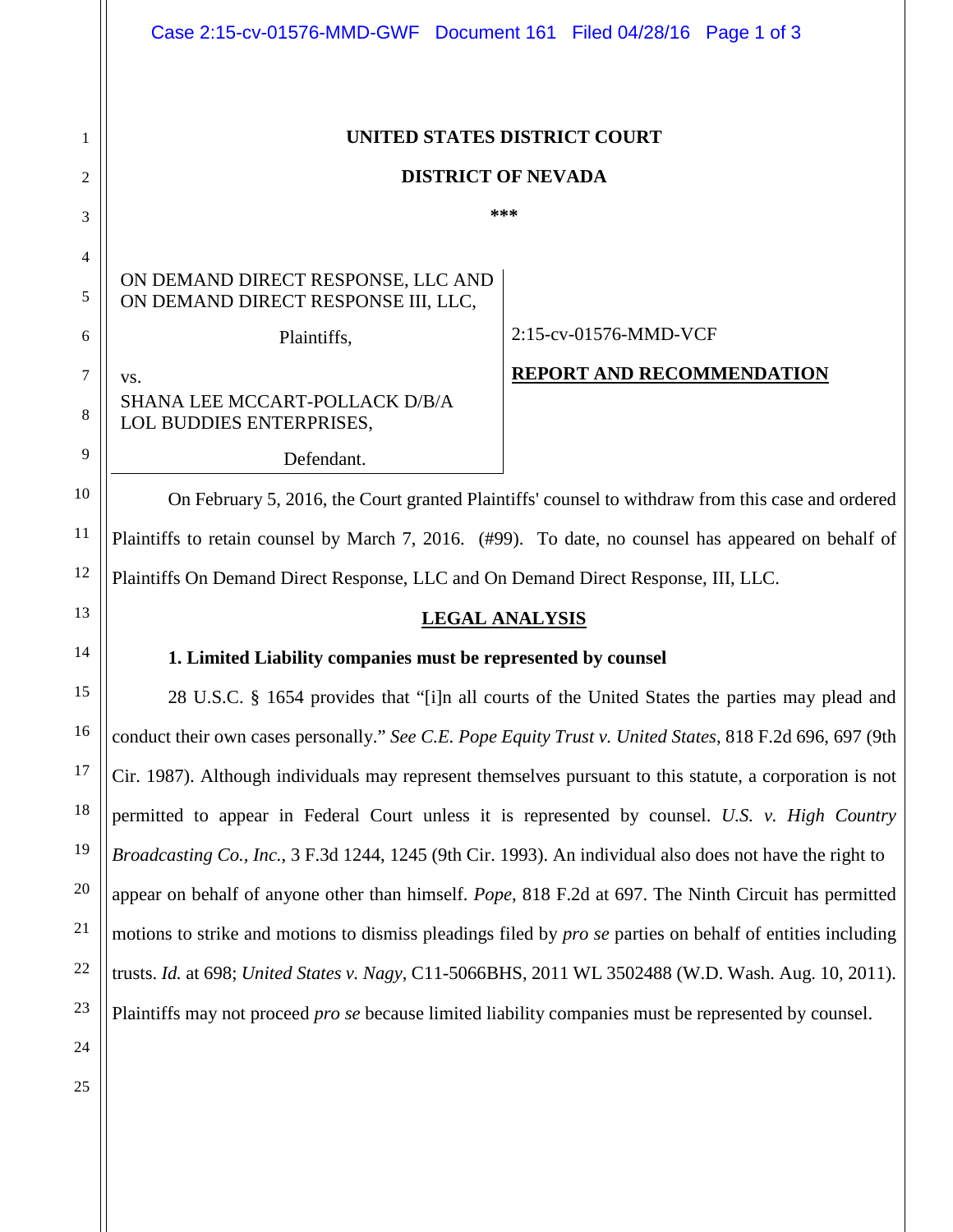## **2. Failure to Prosecute**

Federal Rule of Civil Procedure 41(b) provides that "[i]f a plaintiff fails to prosecute or to comply with these rules or a court order, a defendant may move to dismiss the action or any claim against it." The trial court has "a broad discretion in the matter of dismissing an action for want of diligent prosecution." *Schmidt v. Wallenius Line*, 455 F.2d 1088 (9th Cir. 1972). The court may also dismiss a complaint for failure to comply with court orders. *Ferdik v. Bonzelet*, 963 F.2d 1258, 1260 (9th Cir. 1992).

Under Rule 41(b), the court must consider the following five factors before dismissing an action for failure to prosecute: (1) the public's interest in expeditious resolution of litigation; (2) the court's need to manage its docket; (3) the risk of prejudice to the defendants; (4) the public policy favoring the disposition of cases on their merits; and (5) the availability of less drastic sanctions. *Ferdik*, 963 F.2d at 1260-1. As discussed below, these factors weigh in favor of dismissing plaintiffs' complaint.

## **DISCUSSION**

Plaintiff commenced this action on August 17, 2015 (#1). On January 11, 2016, counsel of record for Plaintiffs seek to withdraw stating that Plaintiffs have refused to pay for their legal services which would result in financial burden and hardship on the firms. (#81 and 84). The Court granted the motions with withdraw and Plaintiffs were ordered to retain counsel by March 7, 2016. (#99). No counsel has appeared on Plaintiffs behalf. Plaintiffs have not made any appearance in this case since January 15, 2016 and have taken no action to pursue their claims since January 15, 2016, even after the court provided plaintiffs time to retain new counsel by March 7, 2016. Plaintiffs failed to comply with Court Order #99. Plaintiffs may not proceed *pro se* because limited liability companies must be represented by counsel.

It is not in the interest of the public or the court to permit plaintiffs to "file-and-forget" or to have such cases sitting dormant on the court's docket. The first two factors weigh in favor of dismissal. *Ferdik*, 963 F.2d at 1260-1.

Since plaintiffs have essentially abandoned this action, plaintiffs have caused undue delays. Defendants will not be able proceed with this action without plaintiffs' participation, and will be

1

2